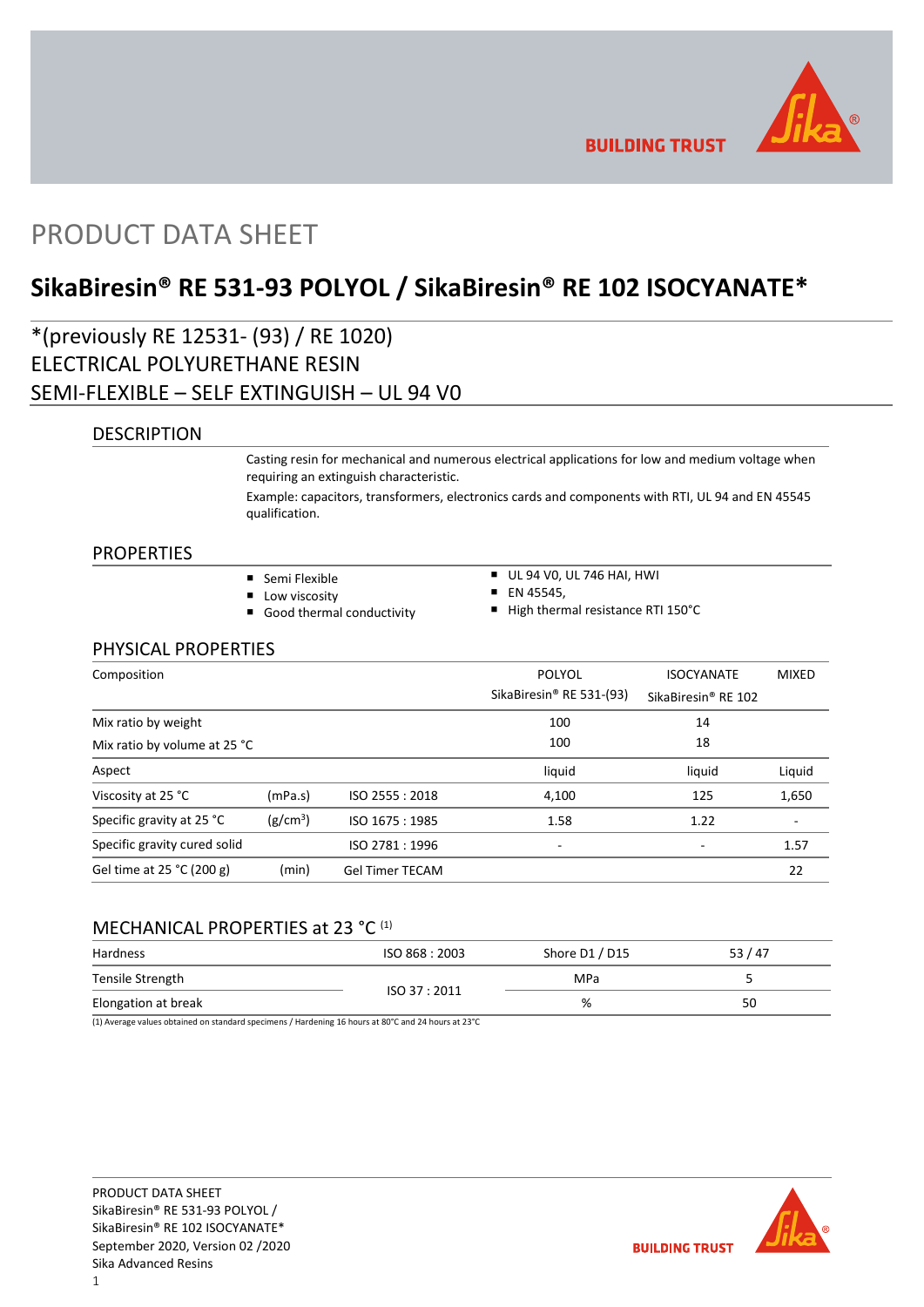# THERMAL AND SPECIFIC PROPERTIES (1)

| Working temperature                                                         |                  | °C                        | $-50$ to $+160$               |
|-----------------------------------------------------------------------------|------------------|---------------------------|-------------------------------|
| Thermal class                                                               |                  |                           | F class                       |
| Thermal conductivity                                                        | EN 993-15        | W/m.K                     | 0.73                          |
| Glass transition temperature (Tg)                                           | ISO 11359: 1999  | °C                        | -10                           |
| Coefficient of thermal expansion (CTE)<br>[-60 to -20]°C<br>[+10 to +160]°C | ISO 11359: 1999  | $10^{-6}$ K <sup>-1</sup> | 40<br>155                     |
| Relative temperature Index RTI<br>Mechanical / Electrical                   | <b>UL 746 B</b>  | °C                        | 150/150                       |
| Auto-extinguishing                                                          | UL94: 1979       |                           | V <sub>0</sub> 3 mm $(3)$     |
| Hot wire ignition (HWI)                                                     | <b>UL 746 A</b>  | Category PLC              | $0 - 3$ mm $(3)$              |
| High current arc ignition (HAI)                                             | <b>UL 746 A</b>  | Category PLC              | $0 - 3$ mm $(3)$              |
| Glow-wire flammability index (GWFI)                                         | IEC 60695-2-12   | 3 mm                      | $960^{\circ}$ C               |
| Glow-wire ignition temperature (GWIT)                                       | IEC 60695-2-13   | 3 mm                      | $960^{\circ}$ C               |
| Fire behaviour (railway applications)                                       | EN 45545-2: 2013 | R 22<br>R 23<br>R 24      | HL <sub>2</sub><br>HL3<br>HL3 |
| Water absorption $(23^{\circ}C - 24$ Hours)                                 | ISO 62:1999      | %                         | 0,3                           |
| Directive 2015/863/EU (ROHS) (2)                                            |                  |                           | Conform                       |

(1) Average values obtained on standard specimens / Hardening 16 hours at 80°C and 24 hours at 23°C.

(2) European directive on the restriction of the use of certain hazardous substances electrical and electronic equipment.

(3) UL file number: E113398.

## DIELECTRIC AND INSULATING PROPERTIES at 23°C **(1)**

| Dielectric strength (50 Hz - 1 mm)       | CEI 60243-1 E2: 1998 | kV/mm                    |             |
|------------------------------------------|----------------------|--------------------------|-------------|
| Dielectric constant $\epsilon$ (100 Hz)  | CEI 60250 : 1969     | $\overline{\phantom{0}}$ | 7.0         |
| Dissipation factor tan $\delta$ (100 Hz) | CEI 60250 : 1969     | $\overline{\phantom{0}}$ | 0.14        |
| Volume resistivity (1.000 V)             | CEI 60093 E2:1980    | $\Omega$ .cm             | $4.10^{13}$ |
| <b>Comparative Tracking resistance</b>   | UL 746 A             | Category PLC             | (3)         |
| Inclined Plane Tracking (IPT) at 2,5kV   | ASTM D2303           | min                      | 60          |

(1) Average values obtained on standard specimens / Hardening 16 hours at 80°C and 24 hours at 23°C.

(3) UL file number: E113398.

## PROCESSING

- Before use ISOCYANATE SikaBiresin® RE 102 check carefully the absence of crystallisation or dimerization on each package
	- **Solid particle presence**
	- **-** Cloudy liquid
- In case of crystallization or dimerization, the product must be placed in an oven at 60°C until complete decrystallization (16 hours maximum). Rehomogenize and return to room temperature. After shaking the product into the package, the product is not clear, DO NOT USE THE PRODUCT.
- Setting may be observed on the polyol. In that case, it is necessary to mix the POLYOL part until both colour and aspect become homogeneous. This is not harmful for the product quality.
- Both parts (POLYOL and ISOCYANATE) have to be mixed at a temperature higher than 18°C according to the mix ratio indicated on the technical datasheet. Before casting check that parts or moulds are free of any trace of moisture

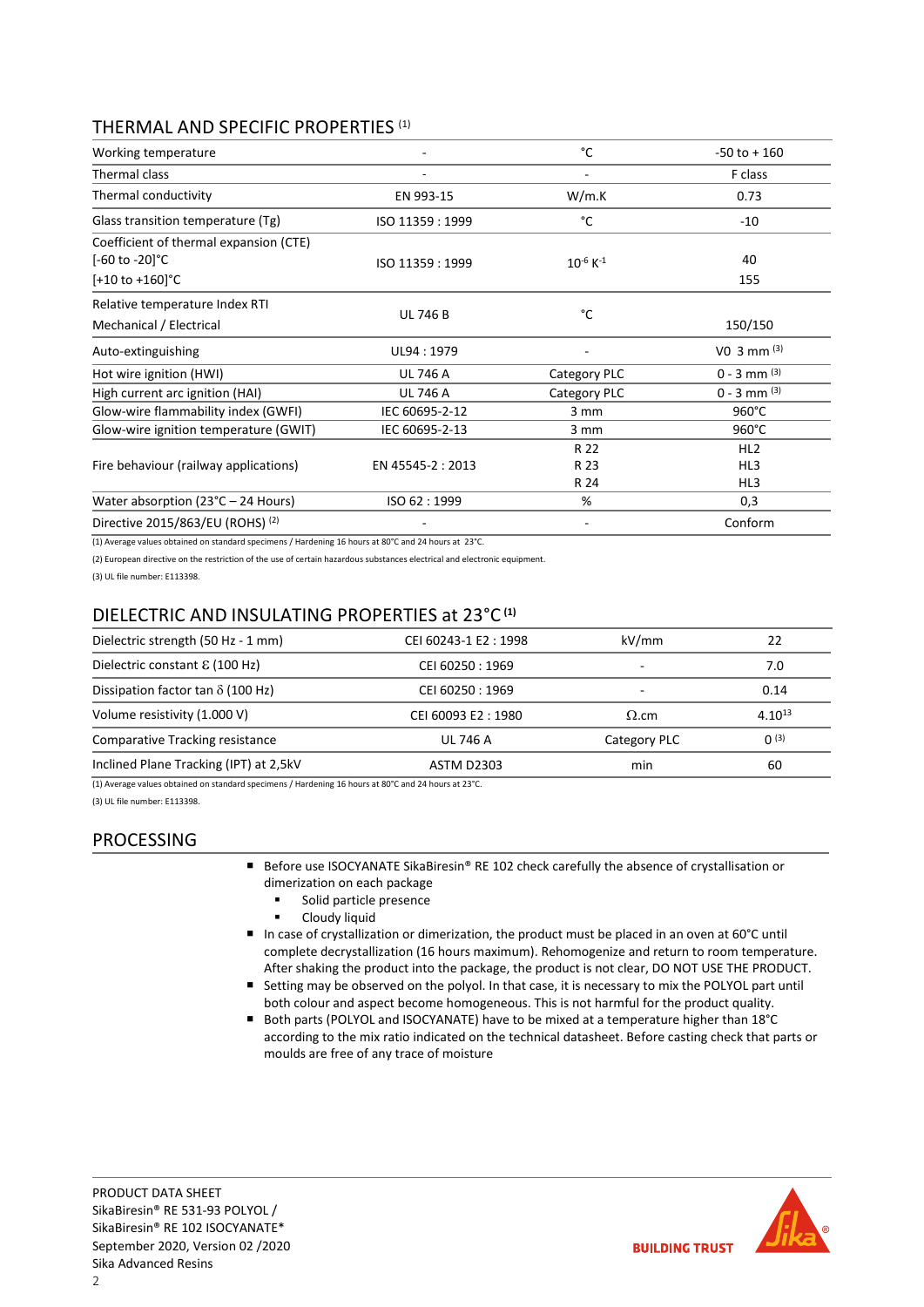### HANDLING PRECAUTIONS

Normal health and safety precautions should be observed when handling these products :

- **Ensure good ventilation.**
- Wear gloves, glasses and protective clothes.

For further information, please consult the Safety Data Sheets.

### STORAGE CONDITIONS

Storage at a temperature below 5°C can cause crystallisation and dimerization of the ISOCYANATE SikaBiresin® RE 102.

Shelf life is 12 months for the POLYOL and 12 months for ISOCYANATE in a dry place and in their original unopened containers at a temperature between 15 to 25°C. Any open can must be tightly closed under dry inert gas (dry air, nitrogen, etc…).

### PACKAGING

Packaging information on request, please contact your local sales representative or find your local contact on [www.sikaadvancedresins.com](http://www.sikaadvancedresins.com/)

### FURTHER INFORMATION

The information herein is offered for general guidance only. Advice on specific applications is available on request from the Technical Department of Sika Advanced Resins. Copies of the following publications are available on request: Safety Data Sheets.

### VALUE BASES

All technical data stated in this Product Data Sheet are based on laboratory tests. Actual measured data may vary due to circumstances beyond our control.

### HEALTH AND SAFETY INFORMATION

For information and advice regarding transportation, handling, storage and disposal of chemical products, users shall refer to the actual Safety Data Sheets containing physical, ecological, toxicological and other safety-related data.

### LEGAL NOTICE

The information, and, in particular, the recommendations relating to the application and end-use of Sika products, are given in good faith based on Sika's current knowledge and experience of the products when properly stored, handled and applied under normal conditions in accordance with Sika's recommendations. In practice, the differences in materials, substrates and actual site conditions are such that no warranty in respect of merchantability or of fitness for a particular purpose, nor any liability arising out of any legal relationship whatsoever, can be inferred either from this information, or from any written recommendations, or from any other advice offered. The user of the product must test the product's suitability for the intended application and purpose. Sika reserves the right to change the properties of its products. The proprietary rights of third parties must be observed. All orders are accepted subject to our current terms of sale and delivery. Users must always refer to the most recent issue of the local Product Data Sheet for the product concerned, copies of which will be supplied on request.

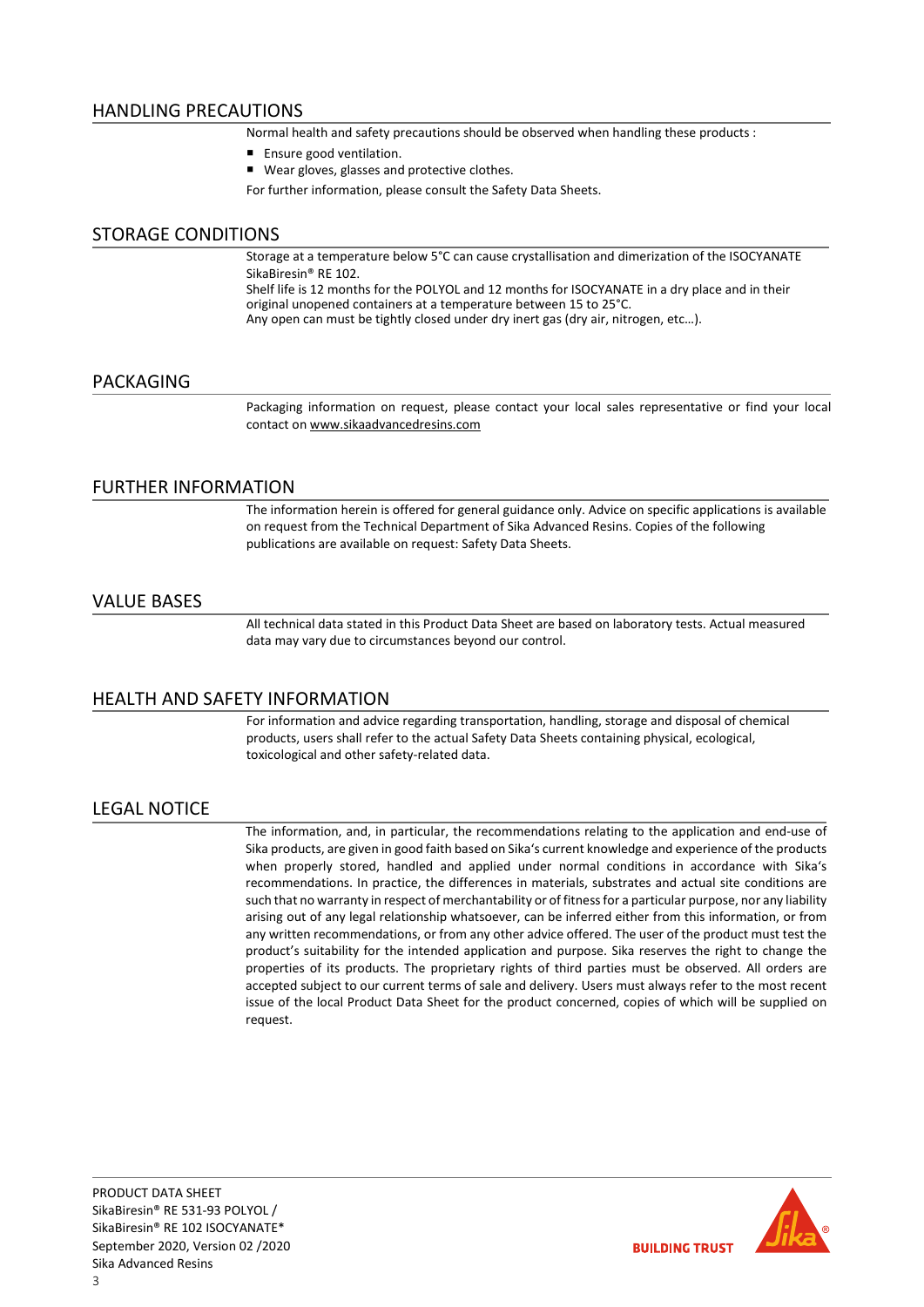